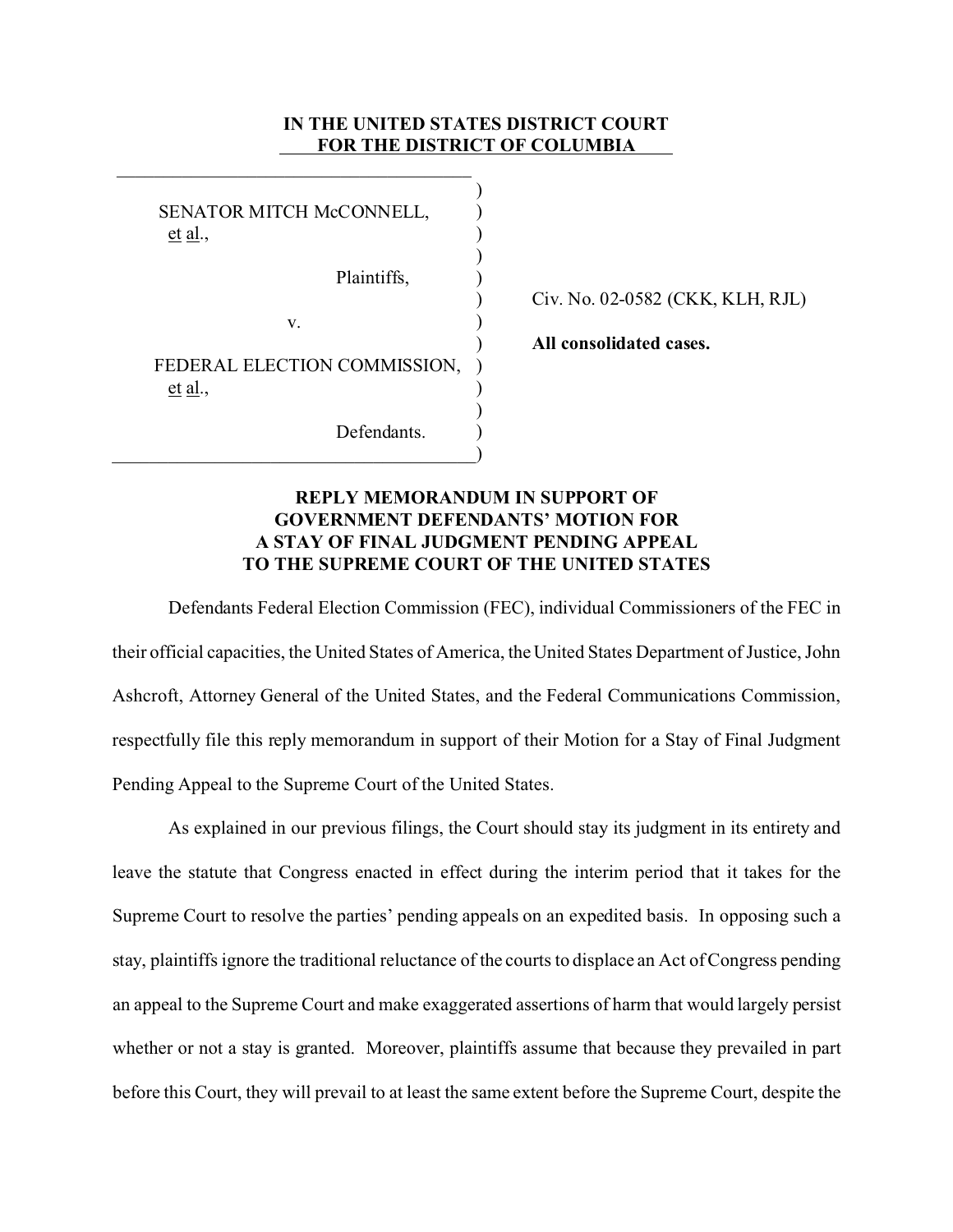gravity of the arguments in support of the statute and the inability of this Court itself to reach a consensus on the reasons for invalidating key provisions of BCRA. Plaintiffs contend that an Act of Congress should be rendered inoperative during the pendency of the appeals in this case because First Amendment interests are at stake. But plaintiffs ignore important countervailing interests that support the validity of the statute and weigh in favor of a stay pending the expedited appeals to the Supreme Court from this Court's fractured decision.

1. Plaintiffs' claim of harm largely derives from their asserted fear of enforcement actions in the event that they choose to violate BCRA during the pendency of the appeals. But that harm will persist whether or not a stay is issued. In the absence of a stay, the parties' legal obligations would be highly uncertain. Although this Court's judgment would purportedly authorize plaintiffs to take action contrary to the provisions of BCRA that the Court invalidated, any such conduct could later become the basis for an enforcement action in the event of reversal by the Supreme Court. The Supreme Court's ruling as to the scope and validity of the statute will have retroactive effect and will therefore govern conduct that occurs during the pendency of the appeals. See Harper v. Virginia Department of Taxation, 509 U.S. 86, 96 (1993) ("a rule of federal law, once announced and applied to the parties to the controversy, must be given full retroactive effect by all courts adjudicating federal law"). Accordingly, to the extent that the Supreme Court holds that BCRA is constitutional, the FEC would at least be free to consider enforcement actions for conduct occurring during the pendency of the appeals that violated the statute. See Suster v. Marshall, 149 F.3d 523, 527 (6th Cir. 1998) (citing Edgar v. MITE Corp., 457 U.S. 624, 647-54 (1982) (Stevens, J., concurring in part and concurring in the judgment)), cert. denied, 525 U.S. 1114 (1999).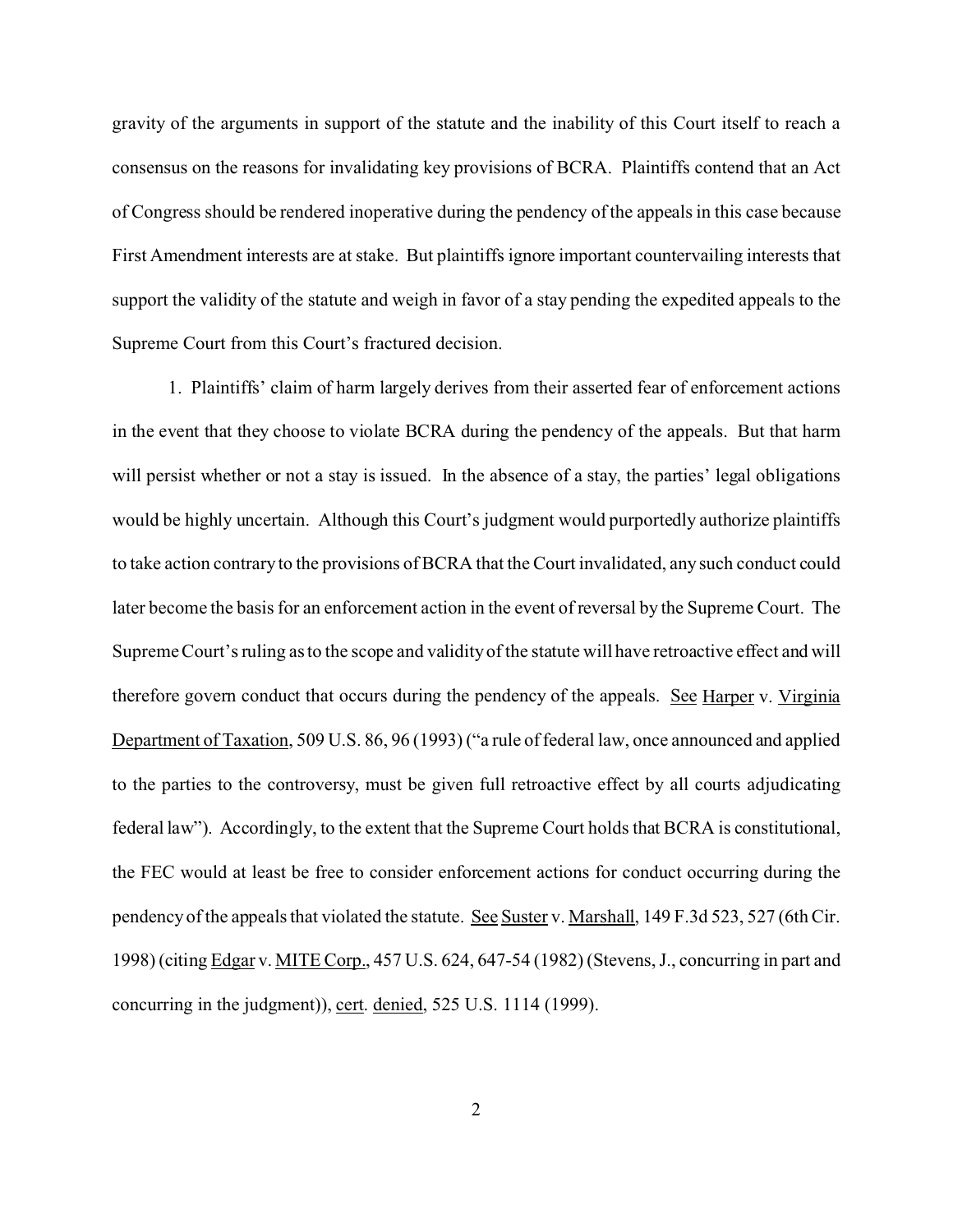The agency could choose to forego such enforcement actions as a matter of sound discretion. Nonetheless, until the Supreme Court provides a definitive ruling as to the validity of the statute, plaintiffs will incur some risk of liability if they violate the statute, with or without a stay. Thus, the injury that plaintiffs allege arises principally from the existence of the statute, not the grant or denial of a stay. Moreover, although "this Court's decision applies with equal force to all," McConnell Resp. at 4, not all parties can be expected to respond to the interim regime in the same manner if a stay is denied. As explained above, political actors are not free to act with impunity in reliance upon the district court's injunction during the pendency of the appeals. Yet some parties can be expected to take advantage of loopholes opened by this Court's decision in order to obtain political advantage over those who proceed within the boundaries established by BCRA until the Supreme Court resolves the appeals. A stay would minimize those disparities by ensuring that an established set of administrable rules governs all participants in the 2004 election cycle.

2. Plaintiffs' arguments opposing a stay are fundamentally misconceived for the reasons explained above. They also fail for several additional reasons.

a. The California Democratic Party, the California Republican Party, and the Republican National Committee contend that this Court's soft money rulings will be less confusing to administer than Title I of BCRA. See CDP/CRP Opp. at 8; RNC Opp. at 6. Contrary to plaintiffs' suggestions, it would be extremely difficult for the FEC to "reinstat[e] the regulatory regime under which the political parties have operated for many years (taking into account the restrictions upheld by the Court)." CDP/CRP Opp. at 8. And it is incorrect to assert that "this Court's decision simply returns the law to its familiar posture prior to BCRA." Id. at 5. As explained in our stay filing (Mem. of Points and Auth. at 9-11) , this Court's decision creates a number of uncertainties with respect to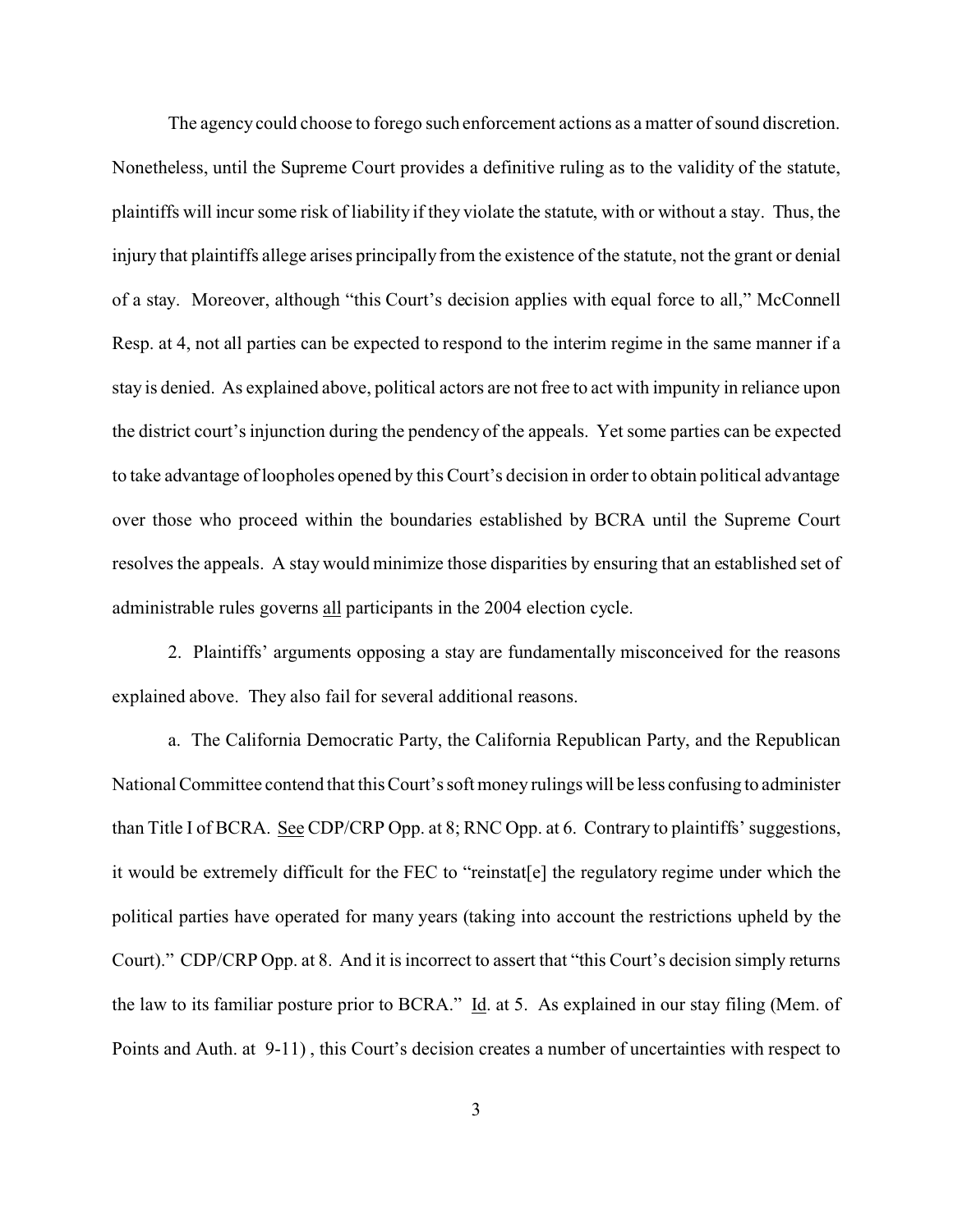Title I. For example, although plaintiffs suggest that "the recently repealed or super[s]eded allocation regulations, applicable to the national parties \* \* \* can easily be reinstated," CDP/CRP Opp. at 8, it is not at all clear that doing so would be consistent with Judge Leon's governing decision. See J. Leon Op. at 26-37 (holding that the use of nonfederal funds for "mixed" purposes is not regulable by Congress). Nor is it even clear that the FEC would be permitted to issue regulations immediately (without prior public notice and comment) to implement this Court's decision during the pendency of Supreme Court review.

b. The primary harm that plaintiffs allege would result from a stay of this Court's rulings on Title I is that national, state, and local party committees will be "increasingly prevented" from undertaking collective planning for elections scheduled as early as this year. See CDP/CRP Opp. at 6; see also RNC Opp. at 2-3. As explained at length in our merits briefs (Def. Opp. Br. at 23-31, Def. Reply Br. 29-31 & n. 34), however, BCRA does not prevent representatives of national, state, and local party committees from conferring about spending priorities or any other issues. The FEC's regulations make clear that, contrary to the RNC's representation (RNC Opp. at 2-3), discussions of the creation, funding, and implementation of Victory Plans would not involve the "directing" of soft money within the meaning of the statute. See 11 C.F.R. 300.2(n). RNC's assertion that "Defendants in this action have never denied that RNC participation in these plans is severely curtailed by new Section 323(a)," RNC Opp. at 2-3, is therefore inexplicable. In any event, because BCRA does not prevent party committees from conferring with each other, a stay likewise would not prevent party committees from conferring with each other.

c. The Madison Center and AFL-CIO plaintiffs contend that they will be irreparably harmed if a stay reinstates BCRA's primary definition of "electioneering communications." But that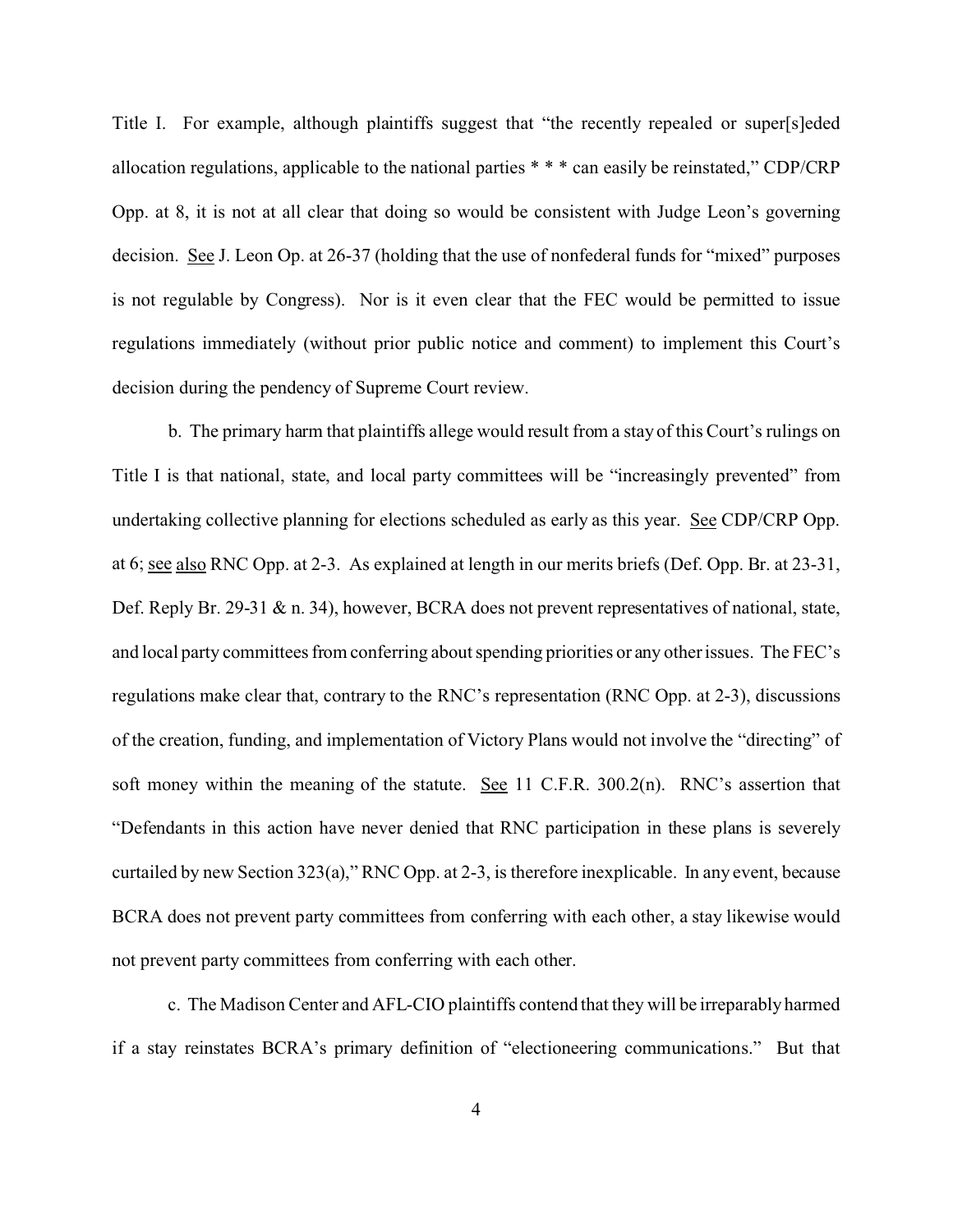definition does not apply to advertisements that are aired more than 60 days before a federal general election and 30 days before a federal primary election. Any harm that those plaintiffs allege will result from application of that definition (to advertisements that would air more than six months from now) is entirely speculative and provides no basis whatever for declining to stay the district court's final judgment at this time. That is particularly true given that the Supreme Court is likely to resolve the expedited appeals before the primary definition is triggered. The same plaintiffs further contend that application of BCRA's "electioneering provisions" to Title II to a special election in Texas that is "tentatively" scheduled for early June (Madison Center Opp. at 8; see also AFL-CIO Opp. at 4 n.4) would cause irreparable injury. But those plaintiffs do not even assert that they intend to run advertisements in connection with this "tentative[]" runoff election.

In any event, plaintiffs' allegations with respect to Title II are premised on an exaggerated assessment of their likelihood of success on the merits as well as their alleged injury. As explained at length in our briefs, the primary definition of "electioneering communication" is clear and objective and fully consistent with the Constitution. Congress's choice of that definition reflects its informed judgment that advertisements having the specified characteristics are typically intended to influence electoral outcomes and are likely to have that effect. That legislative judgment was based in large measure on Members' direct observations of the use of such communications to circumvent pre-BCRA restrictions on corporate and union campaign spending, and it is entitled to considerable judicial respect. And the scope of the provision is limited. A union or corporation that wishes to distribute covered advertisements may finance them from a separate segregated fund; it may disseminate them outside the narrow window of time immediately preceding the relevant federal election or through alternative media; or it may modify the content of such advertisements by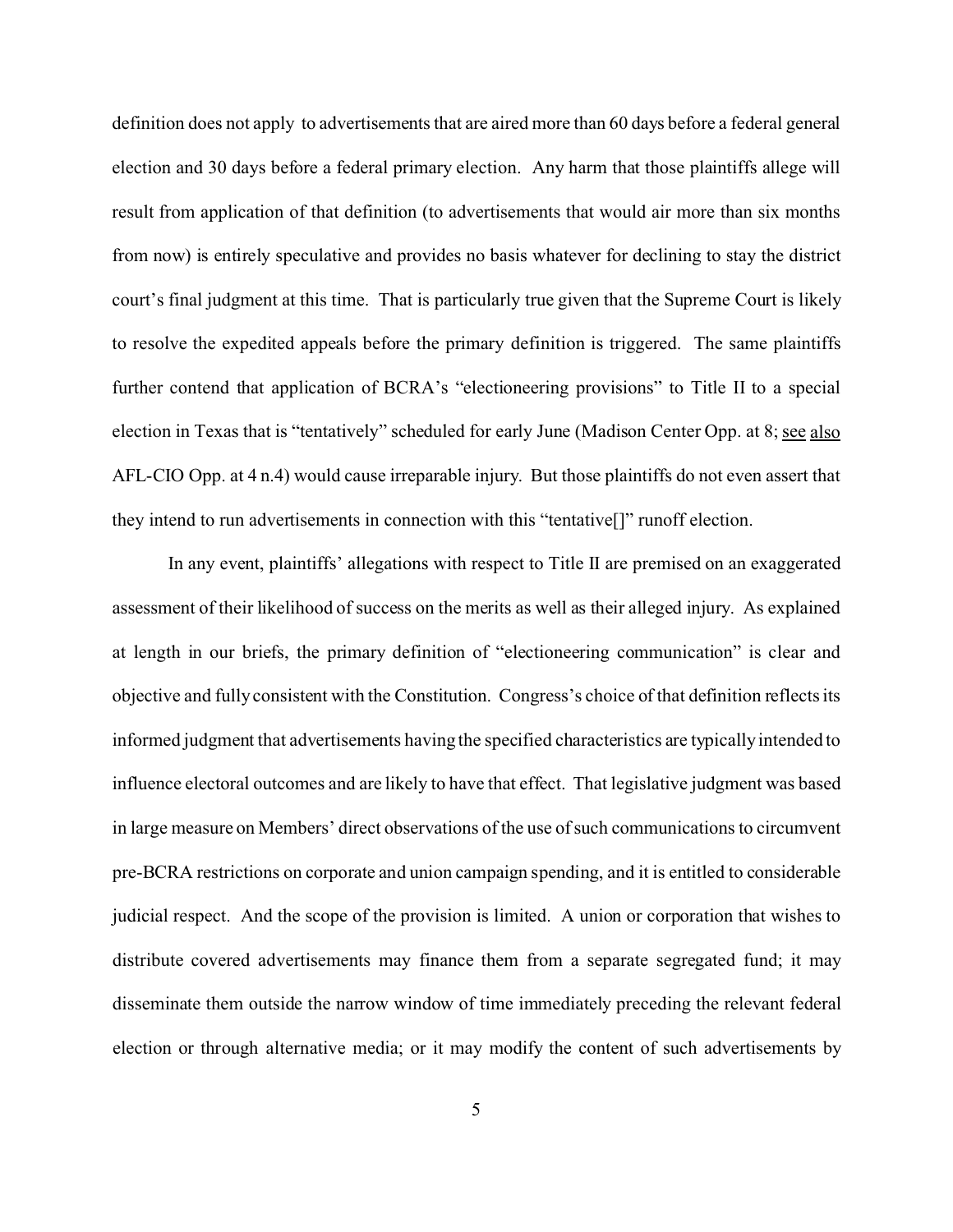deleting express references to a particular federal candidate. Indeed, as the AFL-CIO recognizes (Opp. at 8), the primary definition "has had little or not practical impact because of the almost complete absence of federal elections" since the statute took effect.

d. The Echols plaintiffs argue that a stay should be denied with respect to the Court's ruling on section 318 of BCRA, which prohibits persons less than 18 years old from making contributions to federal candidates or to political parties. Notwithstanding this Court's decision, there is a strong likelihood that the Supreme Court will uphold Section 318. That provision is a valid means of preventing adults from circumventing FECA's contribution limits by making surrogate contributions through minors under their control, and it is consistent with longstanding restrictions on minors' ability to control and dispose of property. Moreover, any First Amendment interests that minors may have in participating in the financing of federal elections is substantially limited by the fact that minors have no constitutional right to vote in such elections. See U.S. Const. Amend. XXVI.

The grant of a stay will cause no significant injury to the **Echols** plaintiffs. A stay would delay, but would not deny, plaintiffs the opportunity to make campaign contributions. In the event that the Supreme Court ultimately concludes that Section 318 is unconstitutional, plaintiffs should still have ample opportunity to make contributions during the ongoing 2004 election cycle. Moreover, allowing the statute that Congress enacted to remain in effect pending Supreme Court review would leave minors entirely free to engage in any other form of political activity, including volunteering their services to a candidate or political committee, making unlimited independent expenditures to express their views, and contributing to independent political committees.

e. Contrary to the contentions of the National Association of Broadcasters (NAB), a stay of this Court's ruling with respect to Section 504 of the BCRA is also warranted. The Supreme Court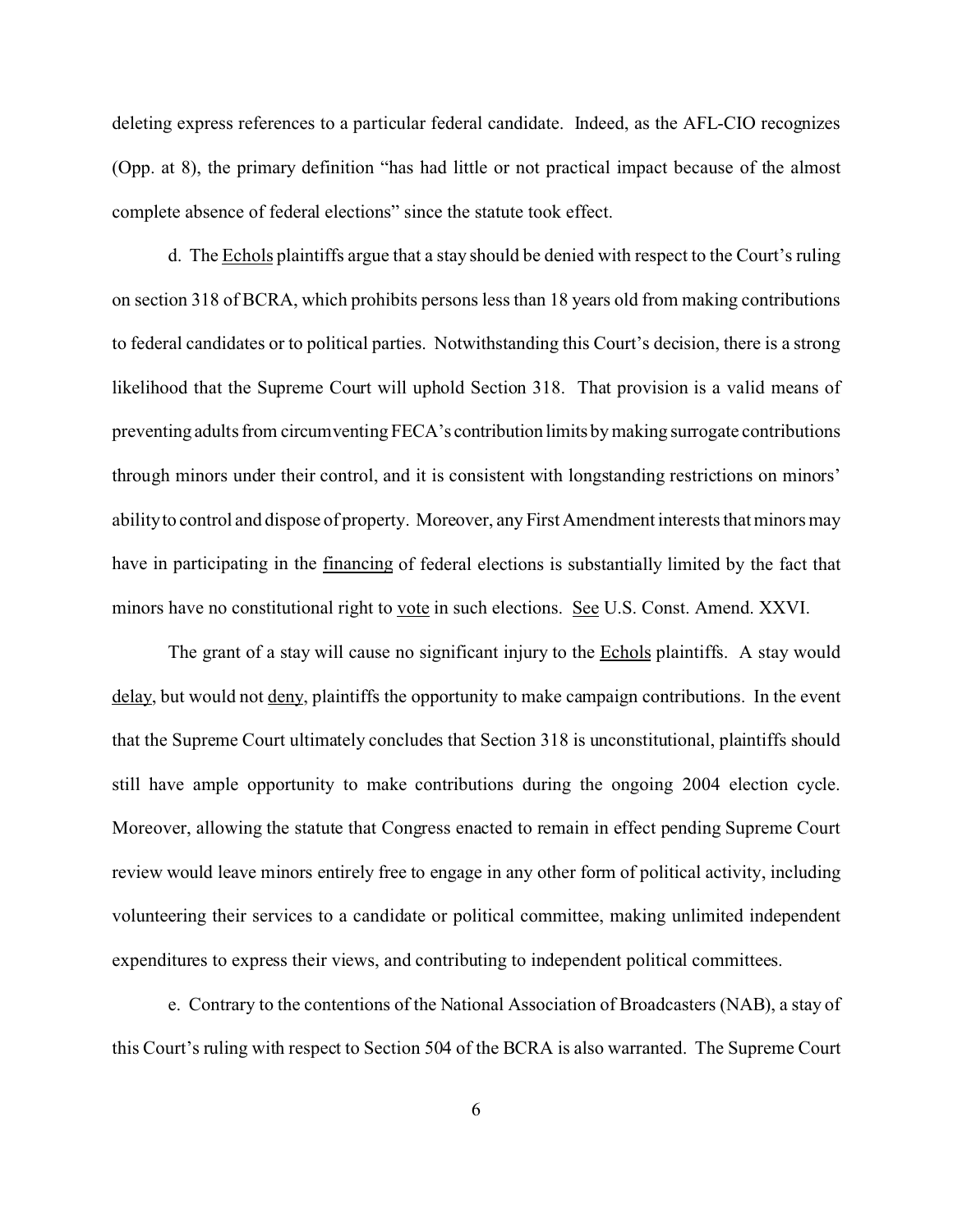is likely to uphold Section 504, which requires broadcast stations to maintain and make publicly available specified categories of requests to purchase broadcast time. Section 504 applies only to television and radio broadcast stations and cable television systems, and the Supreme Court has upheld more intrusive regulation of those media than of any other form of communication. Section 504 does not impose significant additional burdens on broadcasters. Indeed, Federal Communications Commission regulations have long required broadcast stations to disclose candidate "requests" to purchase broadcast time. See 47 C.F.R. 73.1943 (broadcast stations); 47 C.F.R. 76.1701 (cable television systems), and have required disclosure of the sponsors of broadcasts concerning "controversial issue[s] of public importance," <u>see</u> 47 C.F.R. 73.1212(e); <u>see also</u> 47 C.F.R. 76.1701(d) (cable television).

The balance of harms also favors a stay. Although, as explained above, the statute imposes few significant additional burdens on broadcasters, allowing Section 504 to remain in effect will ensure that the public has access to important information concerning the amounts that individuals and groups are prepared to spend to broadcast messages on political matters of national importance, as well as the sums actually spent on such broadcasts. And requiring disclosure of those who make requests, and the broadcasters' dispositions of those requests, also enables the public to evaluate whether broadcasters are processing requests in an evenhanded fashion. There is no basis for shielding that information from the public during the pendency of the parties' expedited appeals.

\* \* \* \*

In sum, unless it is stayed, the Court's judgment invalidating and enjoining provisions of an important Act of Congress will introduce substantial and unnecessary uncertainty for the 2004 election cycle by in effect requiring the Nation to go through three sets of rule changes in the year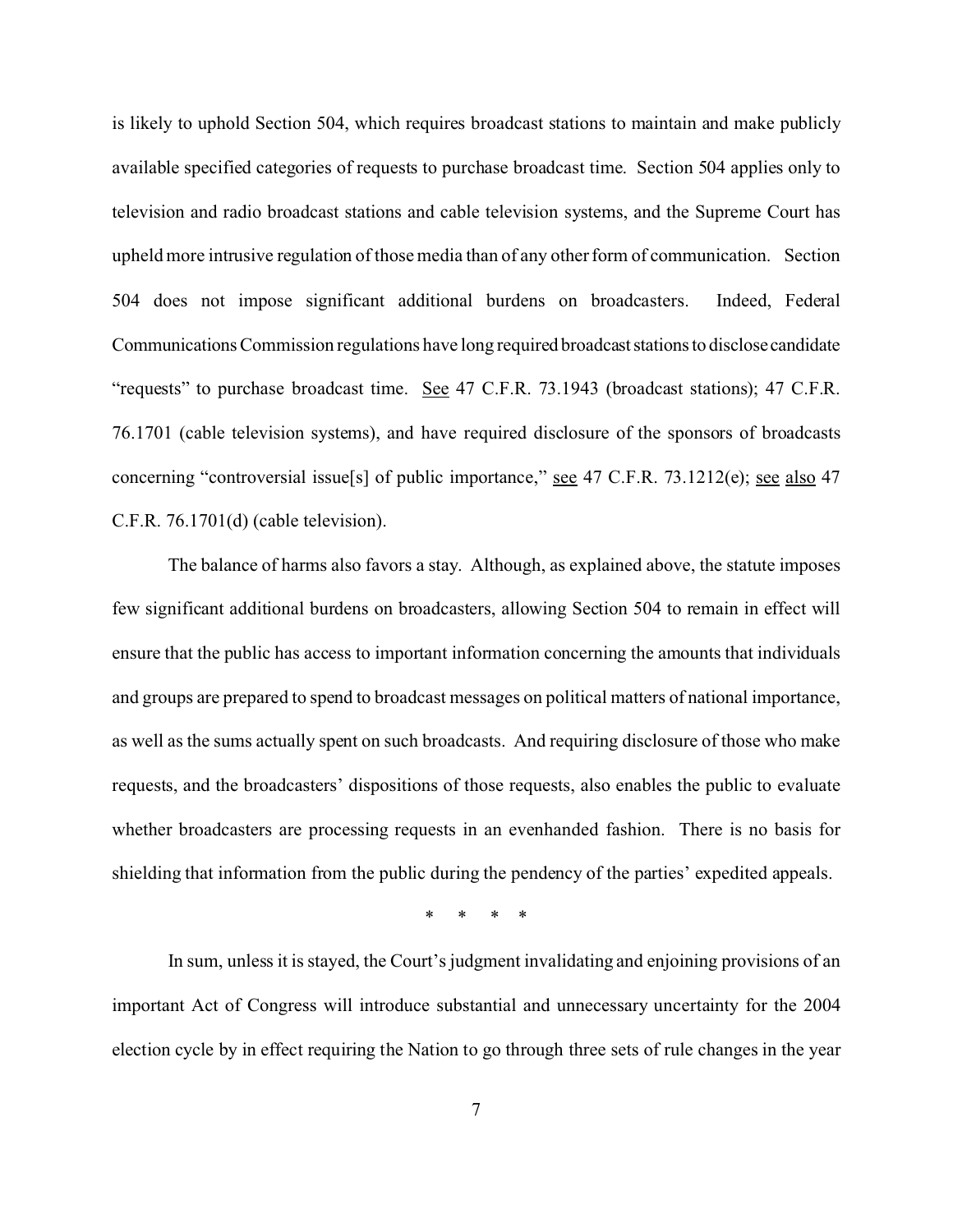proceeding that election cycle: from the rules established by Congress in BCRA; to the rules effectively established by this Court's divided decision; to the rules ultimately established by the Supreme Court's decision in this case. The vital interest of all concerned in ensuring a stable set of rules to govern the financing of federal elections decidedly outweighs plaintiffs' exaggerated claims of injury. And that is particularly true in light of the expedited timetable that Congress mandated for the resolution of the appeals in this case to the Supreme Court. The Court accordingly should stay its judgment in its entirety until the Supreme Court resolves the pending appeals.

## **CONCLUSION**

For the foregoing reasons, and those stated in our stay motion and supporting memorandum, the Court should stay the effect of its May 2, 2003 Final Judgment pending disposition of the pending appeals by the Supreme Court of the United States.

Respectfully submitted,

THEODORE B. OLSON **Solicitor General** 

RICHARD B. BADER PAUL D. CLEMENT

STEPHEN E. HERSHKOWITZ MALCOLM L. STEWART Assistant General Counsel GREGORY G. GARRE

DAVID KOLKER Assistant General Counsel

*Counsel for Defendant Federal Election Commission*

LAWRENCE H. NORTON ROBERT D. McCALLUM, JR. General Counsel Assistant Attorney General

Associate General Counsel Deputy Solicitor General

Assistants to the Solicitor General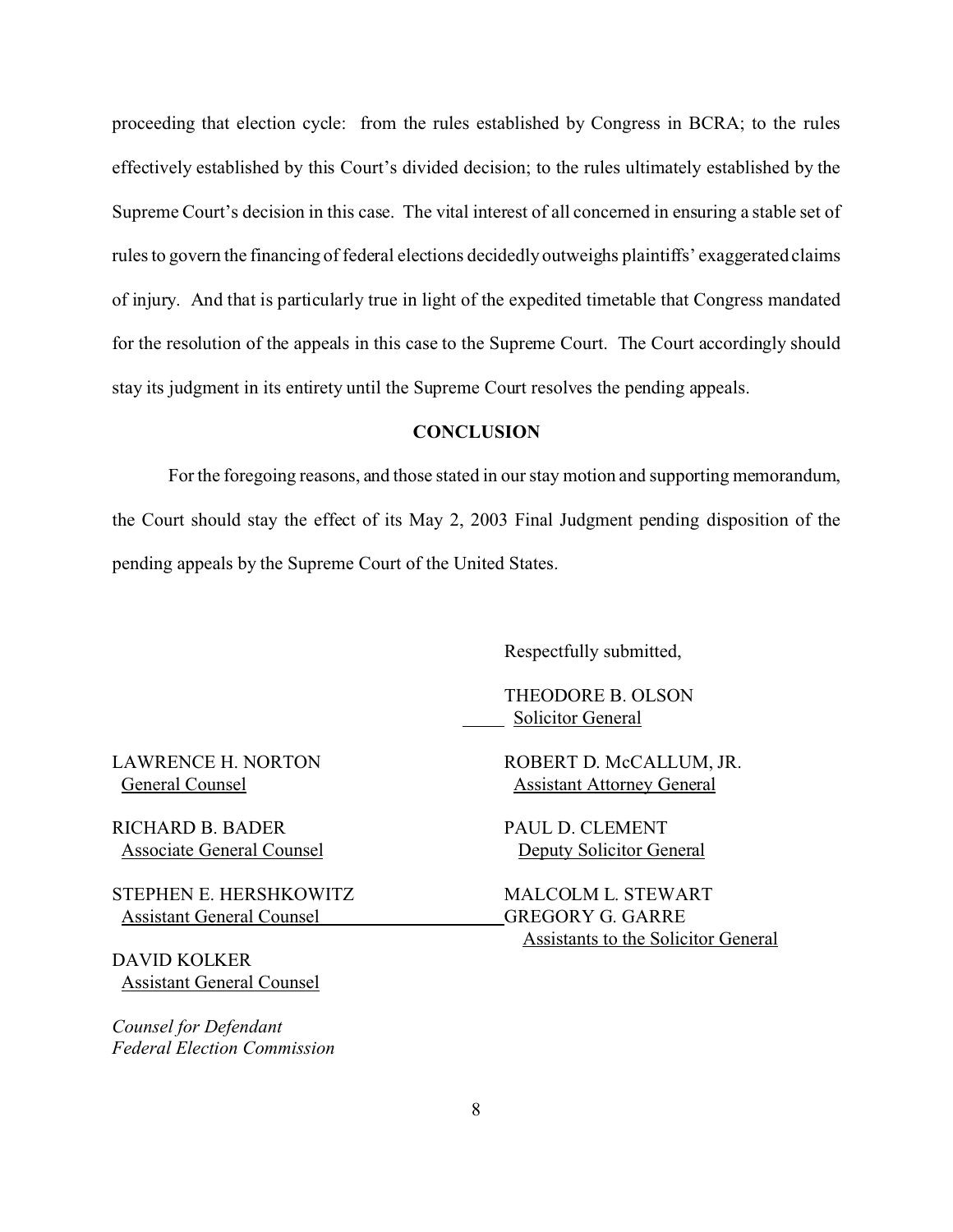JOSEPH H. HUNT THEODORE C. HIRT JAMES J. GILLIGAN TERRY M. HENRY RUPA BHATTACHARYYA ANDREA GACKI MARC L. KESSELMAN SERRIN TURNER Attorneys U.S. Department of Justice 20 Massachusetts Ave, N.W. Washington, D.C. 20044 Tel: (202) 514-3358

*Counsel for Defendants United States of America, John Ashcroft, Attorney General of the United States, the U.S. Department of Justice, and the Federal Communications*

Dated: May 14, 2003 *Commission*